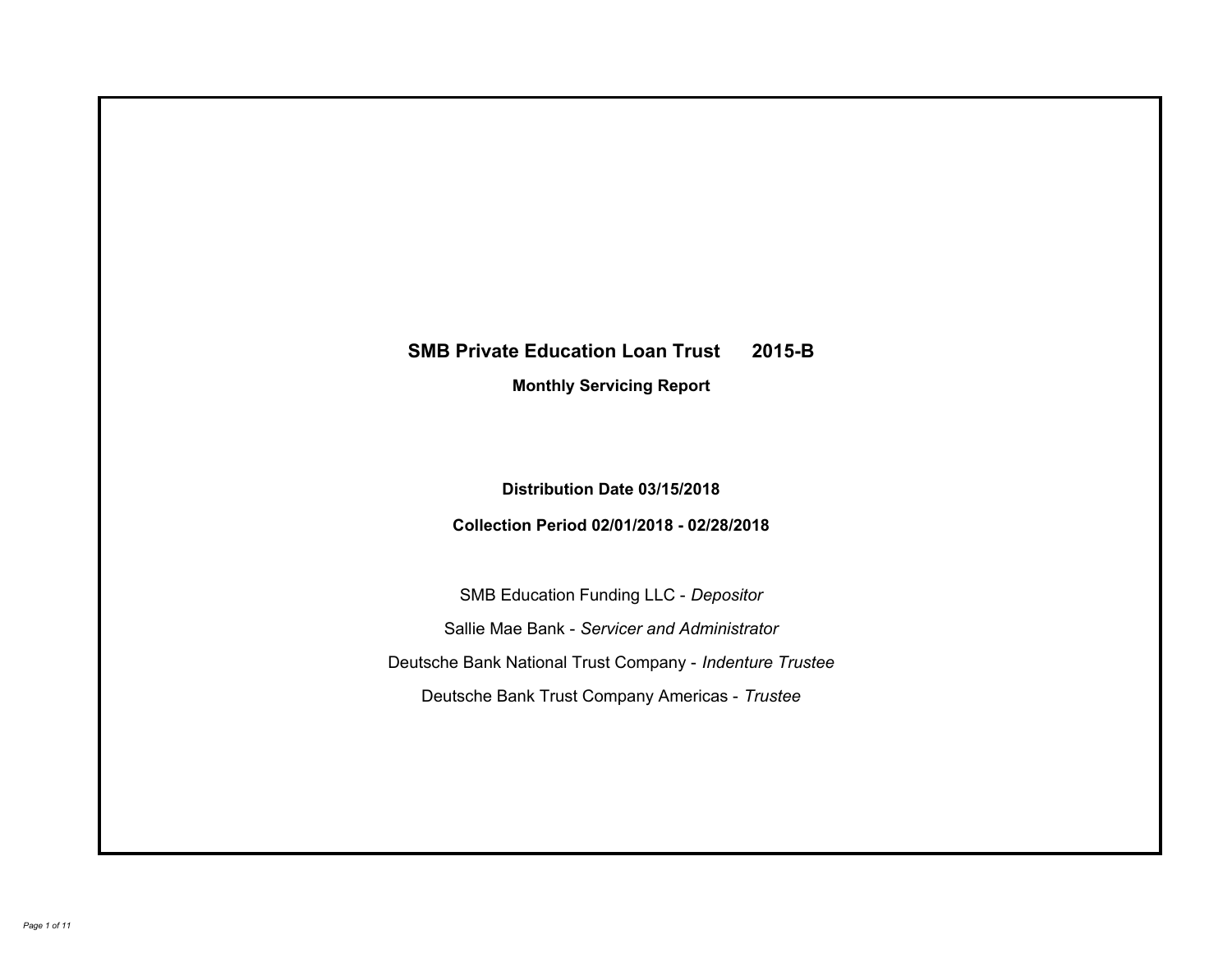A

| Α | <b>Student Loan Portfolio Characteristics</b>   |                                              | Settlement Date<br>07/30/2015 | 01/31/2018            | 02/28/2018            |
|---|-------------------------------------------------|----------------------------------------------|-------------------------------|-----------------------|-----------------------|
|   | <b>Principal Balance</b>                        |                                              | \$700,964,388.29              | \$531,913,831.19      | \$523,974,382.10      |
|   | Interest to be Capitalized Balance              |                                              | 42,430,107.89                 | 28,528,200.75         | 27,802,142.57         |
|   | Pool Balance                                    |                                              | \$743,394,496.18              | \$560,442,031.94      | \$551,776,524.67      |
|   | Weighted Average Coupon (WAC)                   |                                              |                               |                       |                       |
|   |                                                 | WAC1 (Contractual Interest Rate on the Loan) | 8.20%                         | 9.08%                 | 9.06%                 |
|   |                                                 | WAC2 (Average of Applicable Interest Rate)   | 8.18%                         | 9.03%                 | 9.01%                 |
|   | WAC3 (Average of Actual Interest Rate)          |                                              | 8.13%                         | 8.95%                 | 8.93%                 |
|   | Weighted Average Remaining Term                 |                                              | 128.84                        | 119.95                | 119.75                |
|   | Number of Loans                                 |                                              | 63,899                        | 49,119                | 48,305                |
|   | Number of Borrowers<br>Pool Factor              |                                              | 43,918                        | 33,635<br>0.753895859 | 33,105<br>0.742239185 |
|   | Since Issued Total Constant Prepayment Rate (1) |                                              |                               | 8.04%                 | 8.08%                 |
|   |                                                 |                                              |                               |                       |                       |
| B | <b>Debt Securities</b>                          | Cusip/Isin                                   | 02/15/2018                    |                       | 03/15/2018            |
|   | A2A                                             | 78448QAB4                                    | \$170,119,267.50              |                       | \$164,250,939.42      |
|   | A2B                                             | 78448QAC2                                    | \$79,743,406.64               |                       | \$76,992,627.85       |
|   | A <sub>3</sub>                                  | 78448QAD0                                    | \$75,000,000.00               |                       | \$75,000,000.00       |
|   | B                                               | 78448QAE8                                    | \$70,000,000.00               |                       | \$70,000,000.00       |
|   | $\mathsf{C}$                                    | 78448QAF5                                    | \$50,000,000.00               |                       | \$50,000,000.00       |
|   |                                                 |                                              |                               |                       |                       |
| C | <b>Certificates</b>                             | <b>Cusip/Isin</b>                            | 02/15/2018                    |                       | 03/15/2018            |
|   | Residual                                        | 78448Q108                                    | \$100,000.00                  |                       | \$100,000.00          |
|   |                                                 |                                              |                               |                       |                       |
| D | <b>Account Balances</b>                         |                                              | 02/15/2018                    |                       | 03/15/2018            |
|   | Reserve Account Balance                         |                                              | \$1,896,081.00                |                       | \$1,896,081.00        |
|   |                                                 |                                              |                               |                       |                       |
| E | <b>Asset / Liability</b>                        |                                              | 02/15/2018                    |                       | 03/15/2018            |
|   | Overcollateralization Percentage                |                                              | 20.62%                        |                       | 20.94%                |
|   | Specified Overcollateralization Amount          |                                              | \$168,132,609.58              |                       | \$165,532,957.40      |
|   | Actual Overcollateralization Amount             |                                              | \$115,579,357.80              |                       | \$115,532,957.40      |
|   |                                                 |                                              |                               |                       |                       |

(1) Since Issued Total CPR calculations found in monthly servicing reports issued on or prior to September 15, 2015 originally included loans that were removed from the pool by the sponsor because they became ineligible for the pool between the cut-off date and settlement date. On October 5, 2015, Since Issued Total CPR calculations were revised to exclude these loans and all prior monthly servicing reports were restated. For additional information, see 'Since Issued CPR Methodology' found on page 11 of this report.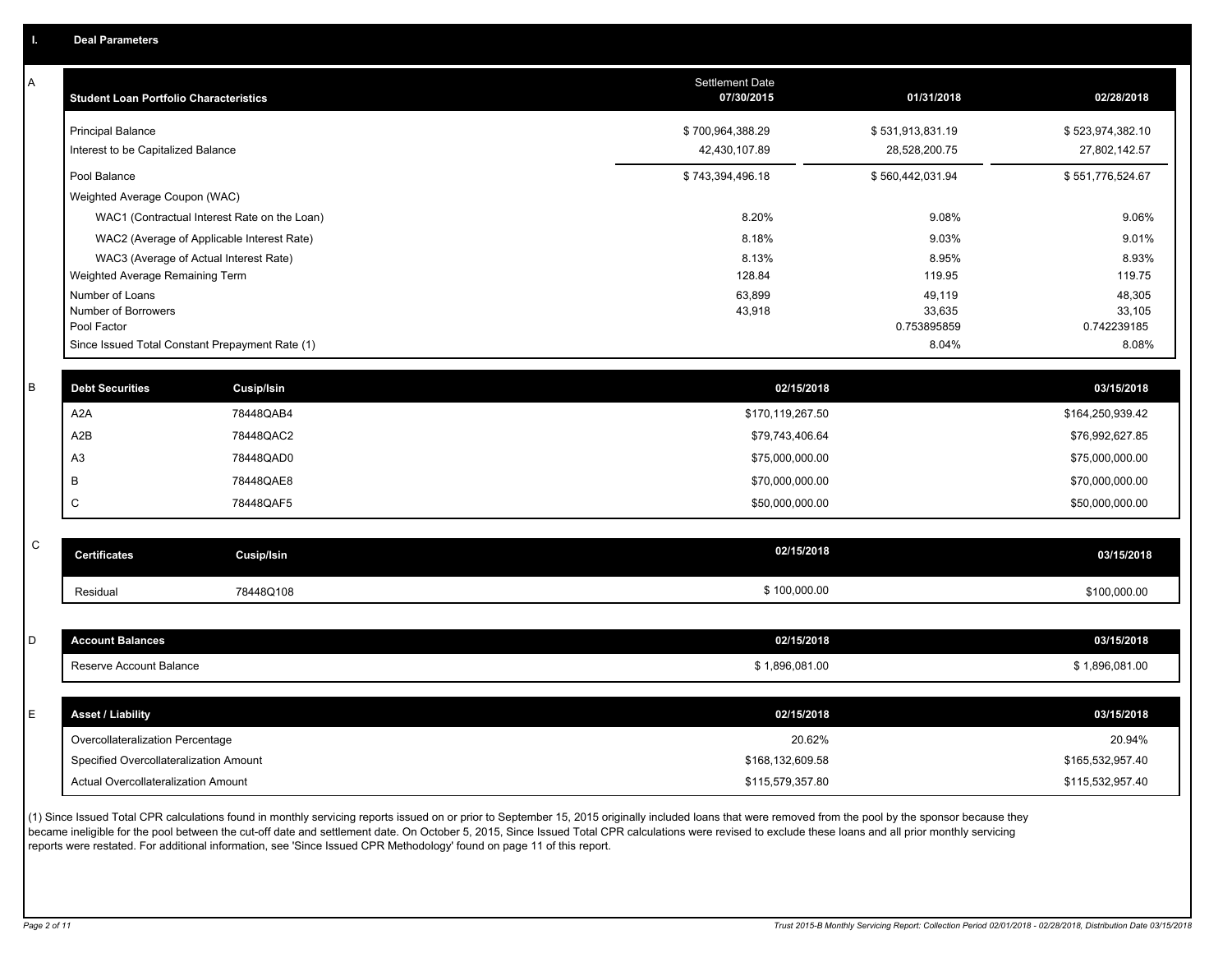#### **II. 2015-B Trust Activity 02/01/2018 through 02/28/2018**

| Α | <b>Student Loan Principal Receipts</b>                           |                 |
|---|------------------------------------------------------------------|-----------------|
|   | <b>Borrower Principal</b>                                        | 8,914,641.25    |
|   | <b>Consolidation Activity Principal</b>                          | 0.00            |
|   | Seller Principal Reimbursement                                   | 99.86           |
|   | Servicer Principal Reimbursement                                 | 0.00            |
|   | Delinquent Principal Purchases by Servicer                       | 0.00            |
|   | <b>Other Principal Deposits</b>                                  | 0.00            |
|   | <b>Total Principal Receipts</b>                                  | \$8,914,741.11  |
| B | <b>Student Loan Interest Receipts</b>                            |                 |
|   | Borrower Interest                                                | 2,748,517.51    |
|   | <b>Consolidation Activity Interest</b>                           | 0.00            |
|   | Seller Interest Reimbursement                                    | 0.00            |
|   | Servicer Interest Reimbursement                                  | 0.00            |
|   | Delinquent Interest Purchases by Servicer                        | 0.00            |
|   | <b>Other Interest Deposits</b>                                   | 0.00            |
|   | <b>Total Interest Receipts</b>                                   | \$2,748,517.51  |
| C | <b>Recoveries on Realized Losses</b>                             | \$60,988.10     |
| D | <b>Investment Income</b>                                         | \$12,499.66     |
| Е | <b>Funds Borrowed from Next Collection Period</b>                | \$0.00          |
| F | <b>Funds Repaid from Prior Collection Period</b>                 | \$0.00          |
| G | Loan Sale or Purchase Proceeds                                   | \$0.00          |
| H | Initial Deposits to Distribution Account                         | \$0.00          |
|   | <b>Excess Transferred from Other Accounts</b>                    | \$0.00          |
| J | <b>Borrower Benefit Reimbursements</b>                           | \$0.00          |
| Κ | <b>Other Deposits</b>                                            | \$0.00          |
| Г | <b>Other Fees Collected</b>                                      | \$0.00          |
| м | <b>AVAILABLE FUNDS</b>                                           | \$11,736,746.38 |
| N | Non-Cash Principal Activity During Collection Period             | \$975,292.02    |
| O | Aggregate Purchased Amounts by the Depositor, Servicer or Seller | \$0.00          |
| P | Aggregate Loan Substitutions                                     | \$0.00          |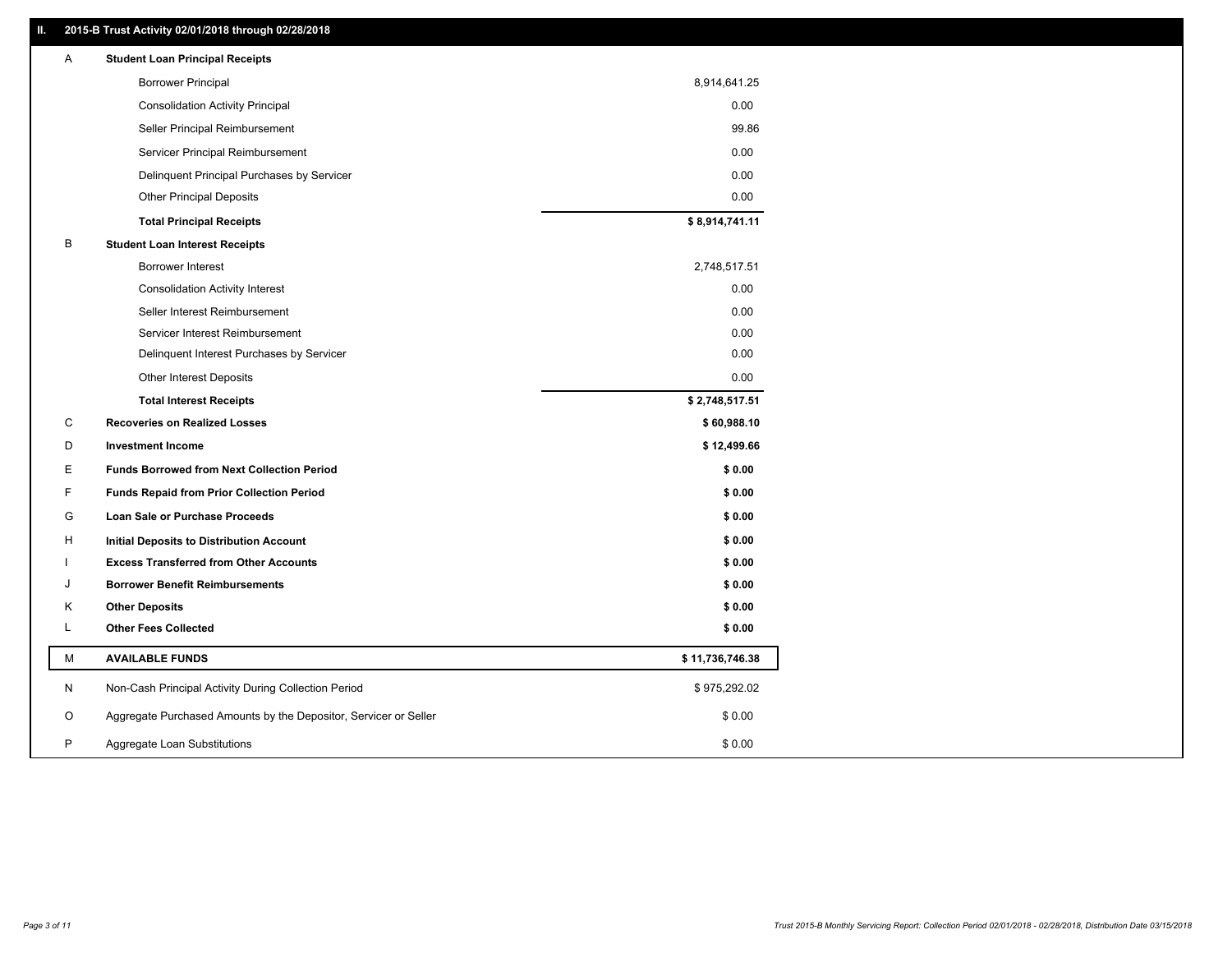|                   |                       |                          |         |                                                           | <b>Loans by Repayment Status</b> |                            |                          |         |                                                           |                |                            |
|-------------------|-----------------------|--------------------------|---------|-----------------------------------------------------------|----------------------------------|----------------------------|--------------------------|---------|-----------------------------------------------------------|----------------|----------------------------|
|                   |                       |                          |         | 02/28/2018                                                |                                  |                            |                          |         | 01/31/2018                                                |                |                            |
|                   |                       | <b>Wtd Avg</b><br>Coupon | # Loans | Principal and<br><b>Interest Accrued</b><br>to Capitalize | % of Principal                   | % of Loans in<br>Repay (1) | <b>Wtd Avg</b><br>Coupon | # Loans | Principal and<br><b>Interest Accrued</b><br>to Capitalize | % of Principal | % of Loans in<br>Repay (1) |
| INTERIM:          | IN SCHOOL             | 10.07%                   | 3,350   | \$50,410,736.18                                           | 9.136%                           | $-$ %                      | 10.06%                   | 3,548   | \$53,201,397.12                                           | 9.493%         | $-$ %                      |
|                   | GRACE                 | 9.94%                    | 1,038   | \$15,011,938.63                                           | 2.721%                           | $-$ %                      | 9.97%                    | 1,099   | \$15,025,687.17                                           | 2.681%         | $-$ %                      |
|                   | <b>DEFERMENT</b>      | 9.96%                    | 2,731   | \$33,606,271.83                                           | 6.091%                           | $-$ %                      | 9.96%                    | 2,685   | \$32,405,427.34                                           | 5.782%         | $-$ %                      |
| <b>REPAYMENT:</b> | <b>CURRENT</b>        | 8.65%                    | 38,445  | \$413,866,608.47                                          | 75.006%                          | 91.412%                    | 8.65%                    | 38,845  | \$416,980,790.10                                          | 74.402%        | 90.686%                    |
|                   | 31-60 DAYS DELINQUENT | 9.31%                    | 755     | \$10,658,513.99                                           | 1.932%                           | 2.354%                     | 9.41%                    | 879     | \$12,225,891.09                                           | 2.181%         | 2.659%                     |
|                   | 61-90 DAYS DELINQUENT | 9.27%                    | 403     | \$5,720,781.63                                            | 1.037%                           | 1.264%                     | 8.93%                    | 320     | \$4,434,504.81                                            | 0.791%         | 0.964%                     |
|                   | > 90 DAYS DELINQUENT  | 9.73%                    | 185     | \$2,394,976.29                                            | 0.434%                           | 0.529%                     | 9.60%                    | 172     | \$2,460,368.33                                            | 0.439%         | 0.535%                     |
|                   | FORBEARANCE           | 9.10%                    | 1,398   | \$20,106,697.65                                           | 3.644%                           | 4.441%                     | 9.37%                    | 1,571   | \$23,707,965.98                                           | 4.230%         | 5.156%                     |
| <b>TOTAL</b>      |                       |                          | 48,305  | \$551,776,524.67                                          | 100.00%                          | 100.00%                    |                          | 49,119  | \$560,442,031.94                                          | 100.00%        | 100.00%                    |

Percentages may not total 100% due to rounding \*

1 Loans classified in "Repayment" include any loan for which interim interest only, \$25 fixed payments or full principal and interest payments are due.

|                         |                                                                                                                                                                                |                          |         |                                                           | <b>Loans by Borrower Status</b> |                                |                          |         |                                                                  |                |                                |
|-------------------------|--------------------------------------------------------------------------------------------------------------------------------------------------------------------------------|--------------------------|---------|-----------------------------------------------------------|---------------------------------|--------------------------------|--------------------------|---------|------------------------------------------------------------------|----------------|--------------------------------|
|                         |                                                                                                                                                                                |                          |         | 02/28/2018                                                |                                 |                                |                          |         | 01/31/2018                                                       |                |                                |
|                         |                                                                                                                                                                                | <b>Wtd Avg</b><br>Coupon | # Loans | Principal and<br><b>Interest Accrued</b><br>to Capitalize | % of Principal                  | % of Loans in<br>P&I Repay (2) | <b>Wtd Avg</b><br>Coupon | # Loans | <b>Principal and</b><br><b>Interest Accrued</b><br>to Capitalize | % of Principal | % of Loans in<br>P&I Repay (2) |
| INTERIM:                | IN SCHOOL                                                                                                                                                                      | 9.61%                    | 6,669   | \$97,281,683.70                                           | 17.631%                         | $-$ %                          | 9.61%                    | 7,008   | \$101,885,080.82                                                 | 18.179%        | $-$ %                          |
|                         | GRACE                                                                                                                                                                          | 9.57%                    | 1,975   | \$28,279,509.80                                           | 5.125%                          | $-$ %                          | 9.53%                    | 2,140   | \$29,876,252.43                                                  | 5.331%         | $-$ %                          |
|                         | <b>DEFERMENT</b>                                                                                                                                                               | 9.49%                    | 5,127   | \$61,263,899.44                                           | 11.103%                         | $-$ %                          | 9.52%                    | 5,018   | \$59,157,115.13                                                  | 10.555%        | $-$ %                          |
| P&I REPAYMENT:          | <b>CURRENT</b>                                                                                                                                                                 | 8.54%                    | 31,847  | \$327,005,795.66                                          | 59.264%                         | 89.603%                        | 8.54%                    | 32,078  | \$327,656,063.75                                                 | 58.464%        | 88.670%                        |
|                         | 31-60 DAYS DELINQUENT                                                                                                                                                          | 9.32%                    | 712     | \$9,870,970.57                                            | 1.789%                          | 2.705%                         | 9.40%                    | 827     | \$11,455,869.69                                                  | 2.044%         | 3.100%                         |
|                         | 61-90 DAYS DELINQUENT                                                                                                                                                          | 9.26%                    | 392     | \$5,562,437.87                                            | 1.008%                          | 1.524%                         | 8.87%                    | 306     | \$4,249,716.56                                                   | 0.758%         | 1.150%                         |
|                         | > 90 DAYS DELINQUENT                                                                                                                                                           | 9.73%                    | 183     | \$2,379,148.29                                            | 0.431%                          | 0.652%                         | 9.60%                    | 171     | \$2,453,967.58                                                   | 0.438%         | 0.664%                         |
|                         | FORBEARANCE                                                                                                                                                                    | 9.11%                    | 1,400   | \$20,133,079.34                                           | 3.649%                          | 5.517%                         | 9.37%                    | 1,571   | \$23,707,965.98                                                  | 4.230%         | 6.416%                         |
| <b>TOTAL</b><br>$\star$ | Percentages may not total 100% due to rounding<br>2 Loans classified in "P&I Repayment" includes only those loans for which scheduled principal and interest payments are due. |                          | 48,305  | \$551,776,524.67                                          | 100.00%                         | 100.00%                        |                          | 49,119  | \$560,442,031.94                                                 | 100.00%        | 100.00%                        |

WAC reflects WAC3 To conform with company standard reporting these sections now include Princial and Interest Accrued to Capitalize.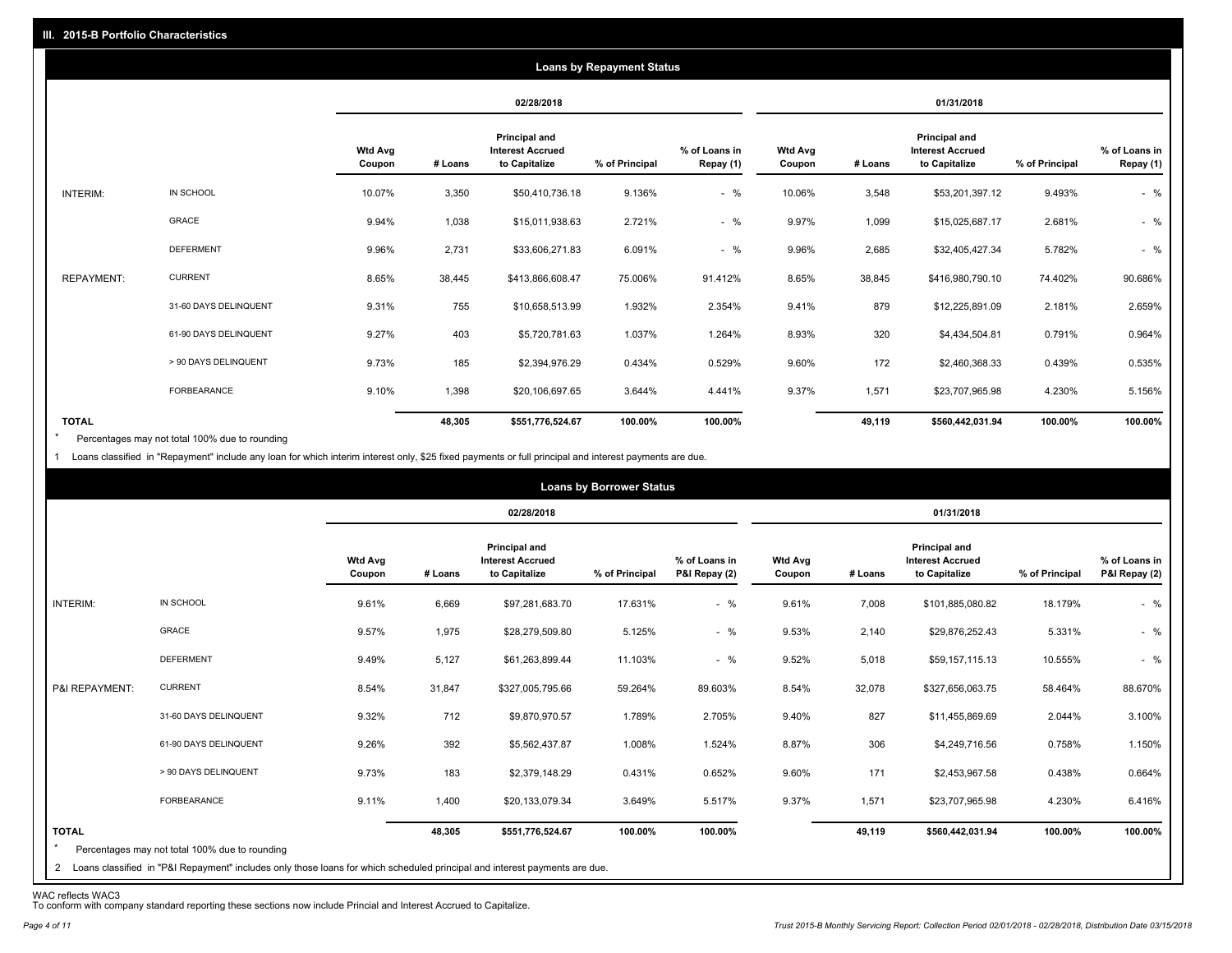| \$551,776,524.67<br>\$560,442,031.94<br>Pool Balance<br>Total # Loans<br>49,119<br>48,305<br>Total # Borrowers<br>33,105<br>33,635<br>9.01%<br>9.03%<br>Weighted Average Coupon<br>Weighted Average Remaining Term<br>119.75<br>119.95<br>92.7%<br>92.7%<br>Percent of Pool - Cosigned |
|----------------------------------------------------------------------------------------------------------------------------------------------------------------------------------------------------------------------------------------------------------------------------------------|
|                                                                                                                                                                                                                                                                                        |
|                                                                                                                                                                                                                                                                                        |
|                                                                                                                                                                                                                                                                                        |
|                                                                                                                                                                                                                                                                                        |
|                                                                                                                                                                                                                                                                                        |
|                                                                                                                                                                                                                                                                                        |
| 7.3%<br>7.3%<br>Percent of Pool - Non Cosigned                                                                                                                                                                                                                                         |
| Borrower Interest Accrued for Period<br>\$3,589,325.03<br>\$4,046,812.87                                                                                                                                                                                                               |
| <b>Outstanding Borrower Interest Accrued</b><br>\$30,843,360.61<br>\$31,805,799.89                                                                                                                                                                                                     |
| Gross Principal Realized Loss - Periodic *<br>\$757,395.83<br>\$729,168.63                                                                                                                                                                                                             |
| Gross Principal Realized Loss - Cumulative *<br>\$17,584,860.89<br>\$16,827,465.06                                                                                                                                                                                                     |
| Recoveries on Realized Losses - Periodic<br>\$60,988.10<br>\$247,711.80                                                                                                                                                                                                                |
| Recoveries on Realized Losses - Cumulative<br>\$2,167,464.65<br>\$2,106,476.55                                                                                                                                                                                                         |
| Net Losses - Periodic<br>\$696,407.73<br>\$481,456.83                                                                                                                                                                                                                                  |
| Net Losses - Cumulative<br>\$15,417,396.24<br>\$14,720,988.51                                                                                                                                                                                                                          |
| Non-Cash Principal Activity - Capitalized Interest<br>\$1,732,444.97<br>\$1,187,274.67                                                                                                                                                                                                 |
| 8.08%<br>Since Issued Total Constant Prepayment Rate (CPR) (1)<br>8.04%                                                                                                                                                                                                                |
| <b>Loan Substitutions</b><br>\$0.00<br>\$0.00                                                                                                                                                                                                                                          |
| <b>Cumulative Loan Substitutions</b><br>\$0.00<br>\$0.00                                                                                                                                                                                                                               |
| <b>Unpaid Servicing Fees</b><br>\$0.00<br>\$0.00                                                                                                                                                                                                                                       |
| <b>Unpaid Administration Fees</b><br>\$0.00<br>\$0.00                                                                                                                                                                                                                                  |
| <b>Unpaid Carryover Servicing Fees</b><br>\$0.00<br>\$0.00                                                                                                                                                                                                                             |
| Note Interest Shortfall<br>\$0.00<br>\$0.00                                                                                                                                                                                                                                            |
| Loans in Modification<br>\$26,630,502.02<br>\$25,633,615.99                                                                                                                                                                                                                            |
| % of Loans in Modification as a % of Loans in Repayment (P&I)<br>7.72%<br>7.41%                                                                                                                                                                                                        |
|                                                                                                                                                                                                                                                                                        |
| % Annualized Gross Principal Realized Loss - Periodic as a %<br>2.53%<br>2.64%<br>of Loans in Repayment (P&I) * 12                                                                                                                                                                     |
| % Gross Principal Realized Loss - Cumulative as a % of                                                                                                                                                                                                                                 |
| Original Pool Balance<br>2.37%<br>2.26%                                                                                                                                                                                                                                                |

\* In accordance with the Servicer's current policies and procedures, after September 1, 2017 loans subject to bankruptcy claims generally will not be reported as a charged-off unless and until they are delinquent for 120 d

(1) Since Issued Total CPR calculations found in monthly servicing reports issued on or prior to September 15, 2015 originally included loans that were removed from the pool by the sponsor because they became ineligible fo between the cut-off date and settlement date. On October 5, 2015, Since Issued Total CPR calculations were revised to exclude these loans and all prior monthly servicing reports were restated. For additional information, s Issued CPR Methodology' found on page 11 of this report.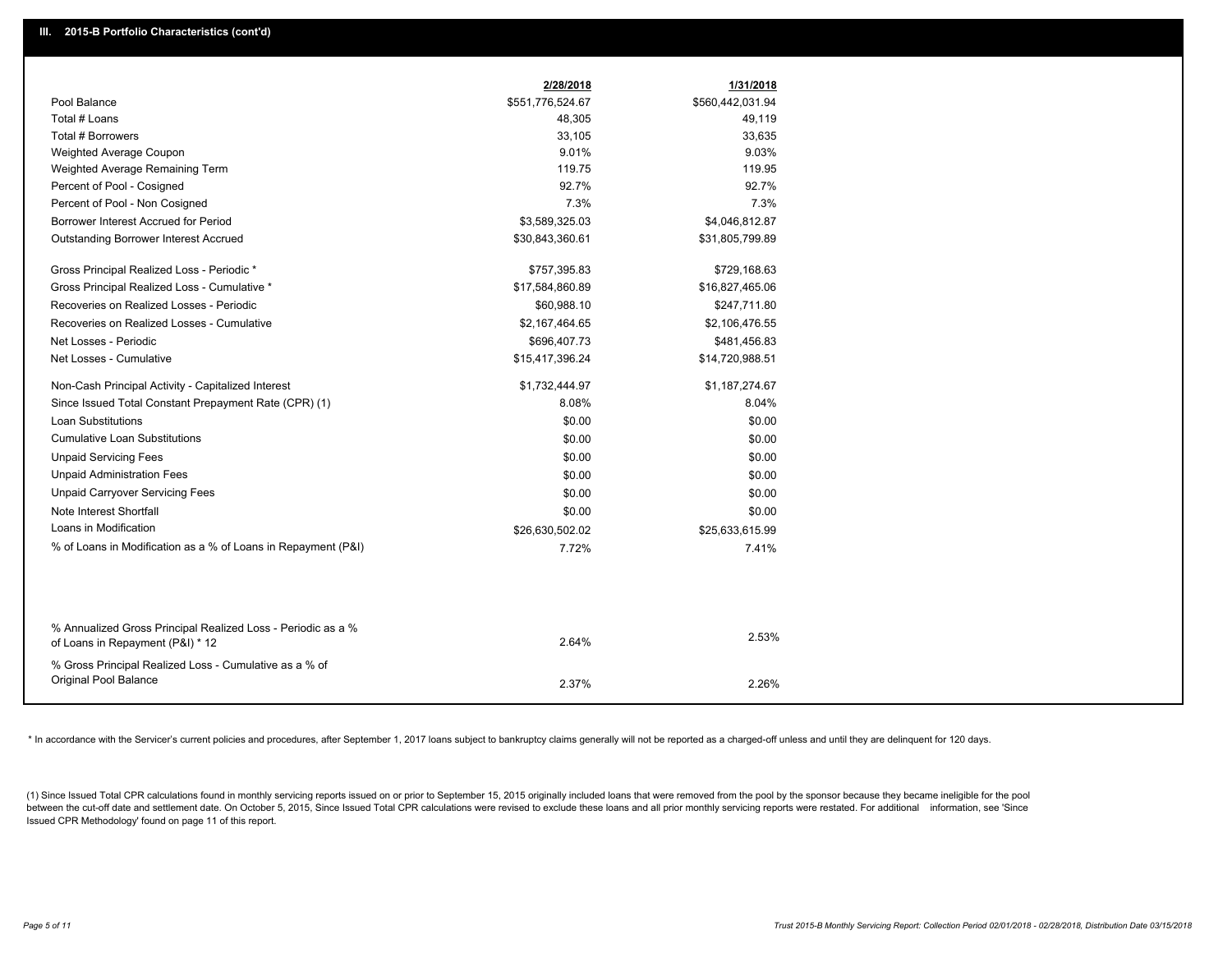#### **Loan Program**  A

|                                    | Weighted<br><b>Average Coupon</b> | # LOANS | <b>\$ AMOUNT</b> | $%$ *     |
|------------------------------------|-----------------------------------|---------|------------------|-----------|
| - Smart Option Interest-Only Loans | 7.86%                             | 10,371  | \$91,951,766.30  | 16.665%   |
| - Smart Option Fixed Pay Loans     | 8.91%                             | 13,183  | \$174,221,959.81 | 31.575%   |
| - Smart Option Deferred Loans      | 9.29%                             | 24,751  | \$285,602,798.56 | 51.761%   |
| - Other Loan Programs              | $0.00\%$                          | 0       | \$0.00           | $0.000\%$ |
| Total                              | 8.93%                             | 48,305  | \$551,776,524.67 | 100.000%  |

\* Percentages may not total 100% due to rounding

B

C

**Index Type**

|                       | Weighted<br><b>Average Coupon</b> | # LOANS | <b>\$ AMOUNT</b> | $%$ *     |
|-----------------------|-----------------------------------|---------|------------------|-----------|
| - Fixed Rate Loans    | 8.22%                             | 9.627   | \$125,833,094.04 | 22.805%   |
| - LIBOR Indexed Loans | 9.14%                             | 38,678  | \$425,943,430.63 | 77.195%   |
| - Other Index Rates   | $0.00\%$                          | 0       | \$0.00           | $0.000\%$ |
| <b>Total</b>          | 8.93%                             | 48,305  | \$551,776,524.67 | 100.000%  |

\* Percentages may not total 100% due to rounding

#### **Weighted Average Recent FICO**

| \$42,347,064.51<br>\$33,694,542.03<br>\$60,604,237.41 | 7.675%<br>6.107%<br>10.983% |
|-------------------------------------------------------|-----------------------------|
|                                                       |                             |
|                                                       |                             |
|                                                       |                             |
| \$123,744,282.48                                      | 22.427%                     |
| \$291,261,993.09                                      | 52.786%                     |
| \$124,405.15                                          | 0.023%                      |
| \$551,776,524.67                                      | 100.000%                    |
|                                                       |                             |

WAC reflects WAC3 To conform with company standard reporting these sections now include Princial and Interest Accrued to Capitalize.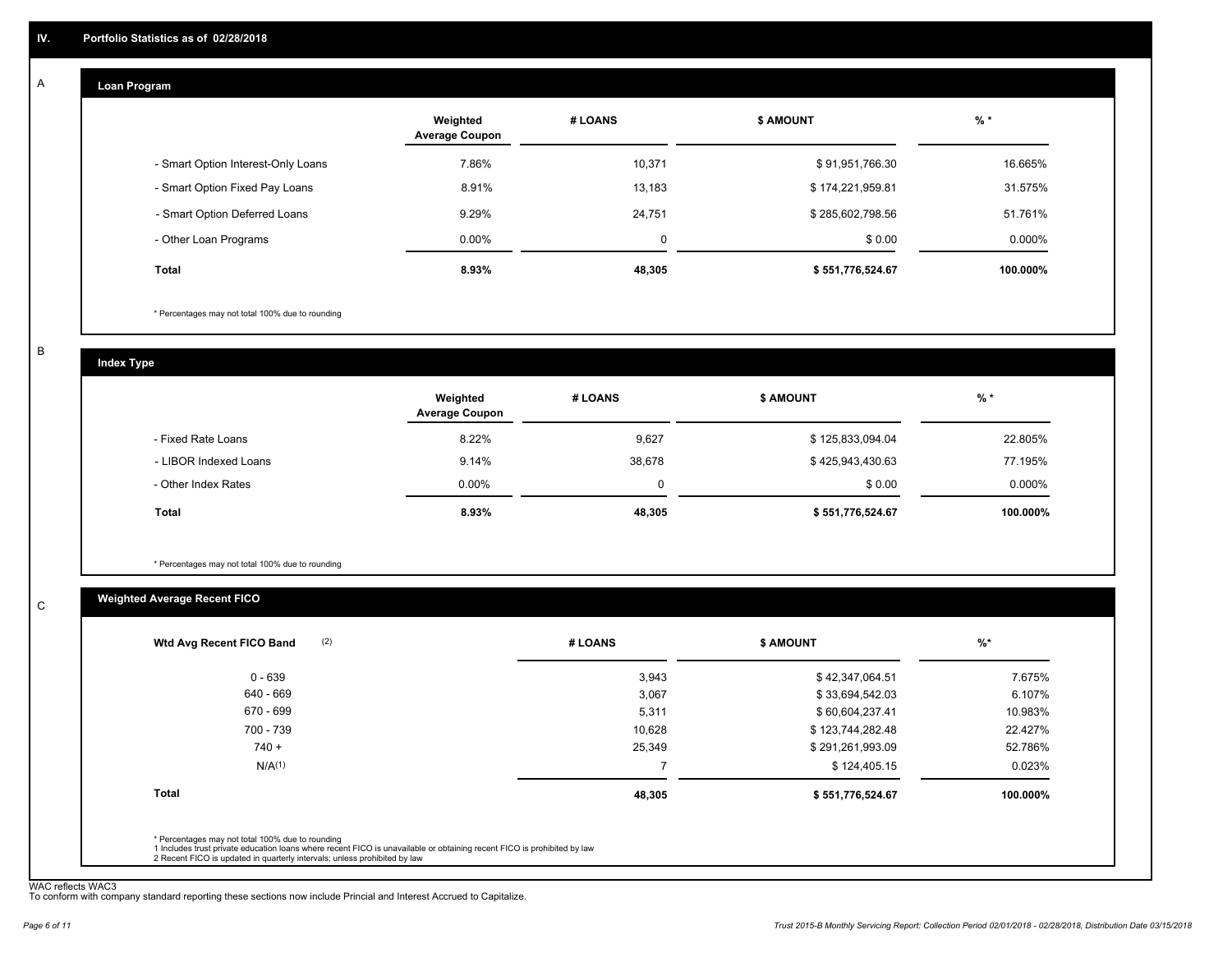| ۷. |      | 2015-B Reserve Account and Principal Distribution Calculations                             |                  |  |
|----|------|--------------------------------------------------------------------------------------------|------------------|--|
| А. |      | <b>Reserve Account</b>                                                                     |                  |  |
|    |      | Specified Reserve Account Balance                                                          | \$1,896,081.00   |  |
|    |      | <b>Actual Reserve Account Balance</b>                                                      | \$1,896,081.00   |  |
| В. |      | <b>Principal Distribution Amount</b>                                                       |                  |  |
|    | i.   | Class A Notes Outstanding                                                                  | \$324,862,674.14 |  |
|    | ii.  | Pool Balance                                                                               | \$551,776,524.67 |  |
|    |      |                                                                                            |                  |  |
|    | iii. | First Priority Principal Distribution Amount (i - ii)                                      | \$0.00           |  |
|    | iv.  | Class A and B Notes Outstanding                                                            | \$394,862,674.14 |  |
|    | v.   | First Priority Principal Distribution Amount                                               | \$0.00           |  |
|    | vi.  | Pool Balance                                                                               | \$551,776,524.67 |  |
|    | vii. | Specified Overcollateralization Amount                                                     | \$165,532,957.40 |  |
|    |      | Available Funds (after payment of waterfall items A through H)<br>viii.                    | \$10,191,159.91  |  |
|    | ix.  | Class C Notes Outstanding                                                                  | \$50,000,000.00  |  |
|    | x.   | Regular Principal Distribution Amount (if (iv > 0, (iv - v) - (vi - vii), min(viii, ix))   | \$8,619,106.87   |  |
|    | xi.  | Pool Balance                                                                               | \$551,776,524.67 |  |
|    | xii. | 10% of Initial Pool Balance                                                                | \$74,339,449.62  |  |
|    |      |                                                                                            |                  |  |
|    |      | First Priority Principal Distribution Amount<br>xiii.                                      | \$0.00           |  |
|    |      | Regular Principal Distribution Amount<br>xiv.                                              | \$8,619,106.87   |  |
|    | XV.  | Available Funds (after payment of waterfall items A through J)                             | \$1,572,053.04   |  |
|    |      | xvi. Additional Principal Distribution Amount (if(ix $\lt$ = x, min(xv, xi - xiii - xiv))) | \$0.00           |  |
|    |      |                                                                                            |                  |  |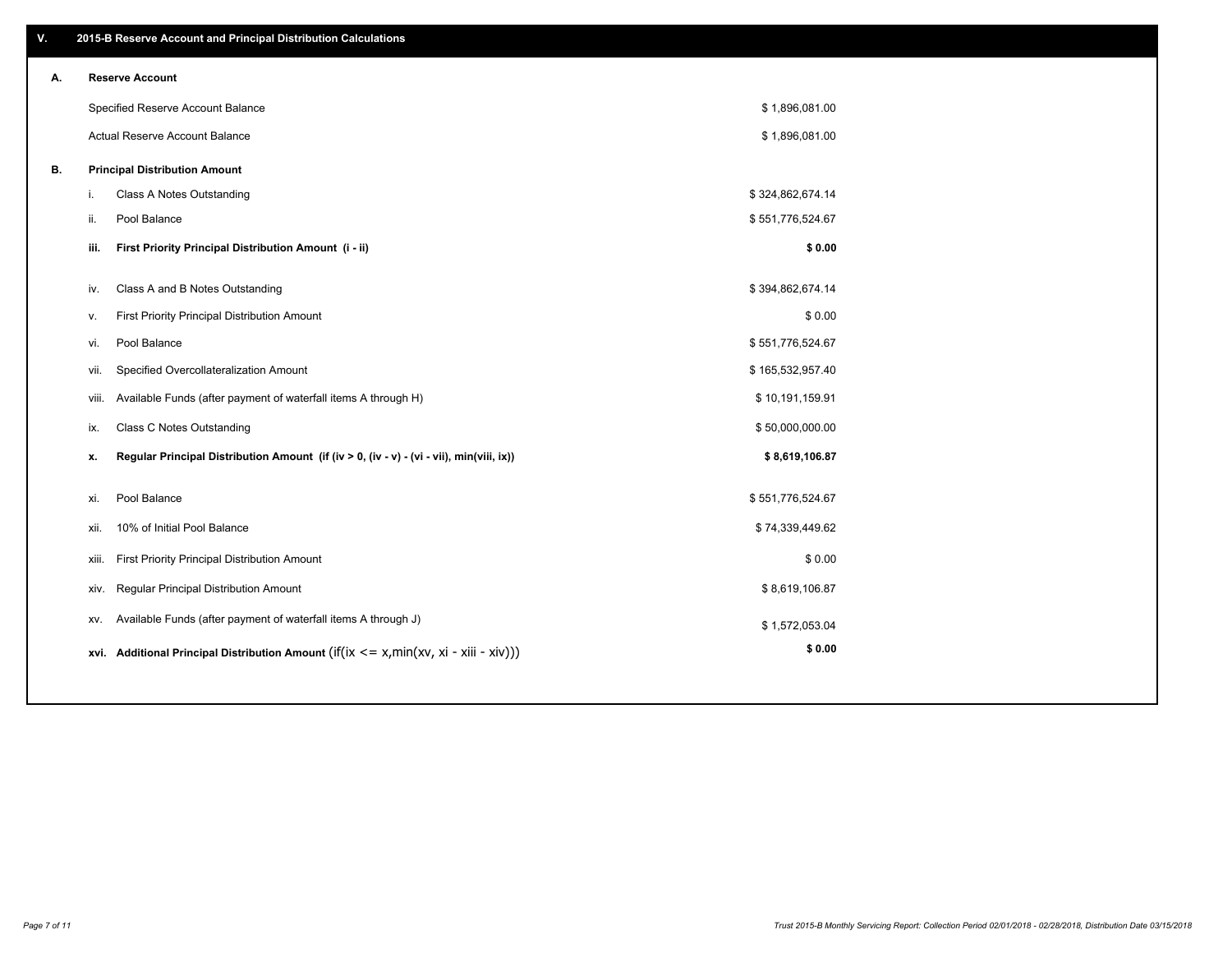|    |                                                         | Paid           | <b>Funds Balance</b> |
|----|---------------------------------------------------------|----------------|----------------------|
|    |                                                         |                |                      |
|    | <b>Total Available Funds</b>                            |                | \$11,736,746.38      |
| Α  | <b>Trustee Fees</b>                                     | \$0.00         | \$11,736,746.38      |
| B  | <b>Servicing Fees</b>                                   | \$355,548.31   | \$11,381,198.07      |
| C  | i. Administration Fees                                  | \$8,333.00     | \$11,372,865.07      |
|    | ii. Unreimbursed Administrator Advances plus any Unpaid | \$0.00         | \$11,372,865.07      |
| D  | Class A Noteholders Interest Distribution Amount        | \$790,038.49   | \$10,582,826.58      |
| Е  | <b>First Priority Principal Payment</b>                 | \$0.00         | \$10,582,826.58      |
|    | Class B Noteholders Interest Distribution Amount        | \$204,166.67   | \$10,378,659.91      |
| G  | Class C Noteholders Interest Distribution Amount        | \$187,500.00   | \$10,191,159.91      |
| H  | <b>Reinstatement Reserve Account</b>                    | \$0.00         | \$10,191,159.91      |
|    | Regular Principal Distribution                          | \$8,619,106.87 | \$1,572,053.04       |
| J  | <b>Carryover Servicing Fees</b>                         | \$0.00         | \$1,572,053.04       |
| K  | Additional Principal Distribution Amount                | \$0.00         | \$1,572,053.04       |
| L. | <b>Unpaid Expenses of Trustee</b>                       | \$0.00         | \$1,572,053.04       |
| м  | Unpaid Expenses of Administrator                        | \$0.00         | \$1,572,053.04       |
| N  | Remaining Funds to the Residual Certificateholders      | \$1,572,053.04 | \$0.00               |
|    |                                                         |                |                      |

#### **Waterfall Conditions**

|      | <b>Class C Noteholders' Interest Distribution Condition</b>                                                                                                                                     |                  |  |
|------|-------------------------------------------------------------------------------------------------------------------------------------------------------------------------------------------------|------------------|--|
|      | Pool Balance                                                                                                                                                                                    | \$551,776,524.67 |  |
|      | Class A and B Notes Outstanding                                                                                                                                                                 | \$394,862,674.14 |  |
| iii. | Class C Noteholders' Interest Distribution Ratio (i / ii)                                                                                                                                       | 139.74%          |  |
| iv.  | Minimum Ratio                                                                                                                                                                                   | 110.00%          |  |
| v.   | Is the Class C Noteholders' Interest Distribution Condition Satisfied (iii > iv)                                                                                                                |                  |  |
|      |                                                                                                                                                                                                 |                  |  |
|      | * If the Class C Noteholders' Interest Distribution Condition is satisfied then the amount of interest accrued at the Class C Rate for the Accrual Period is Released on the distribution Date. |                  |  |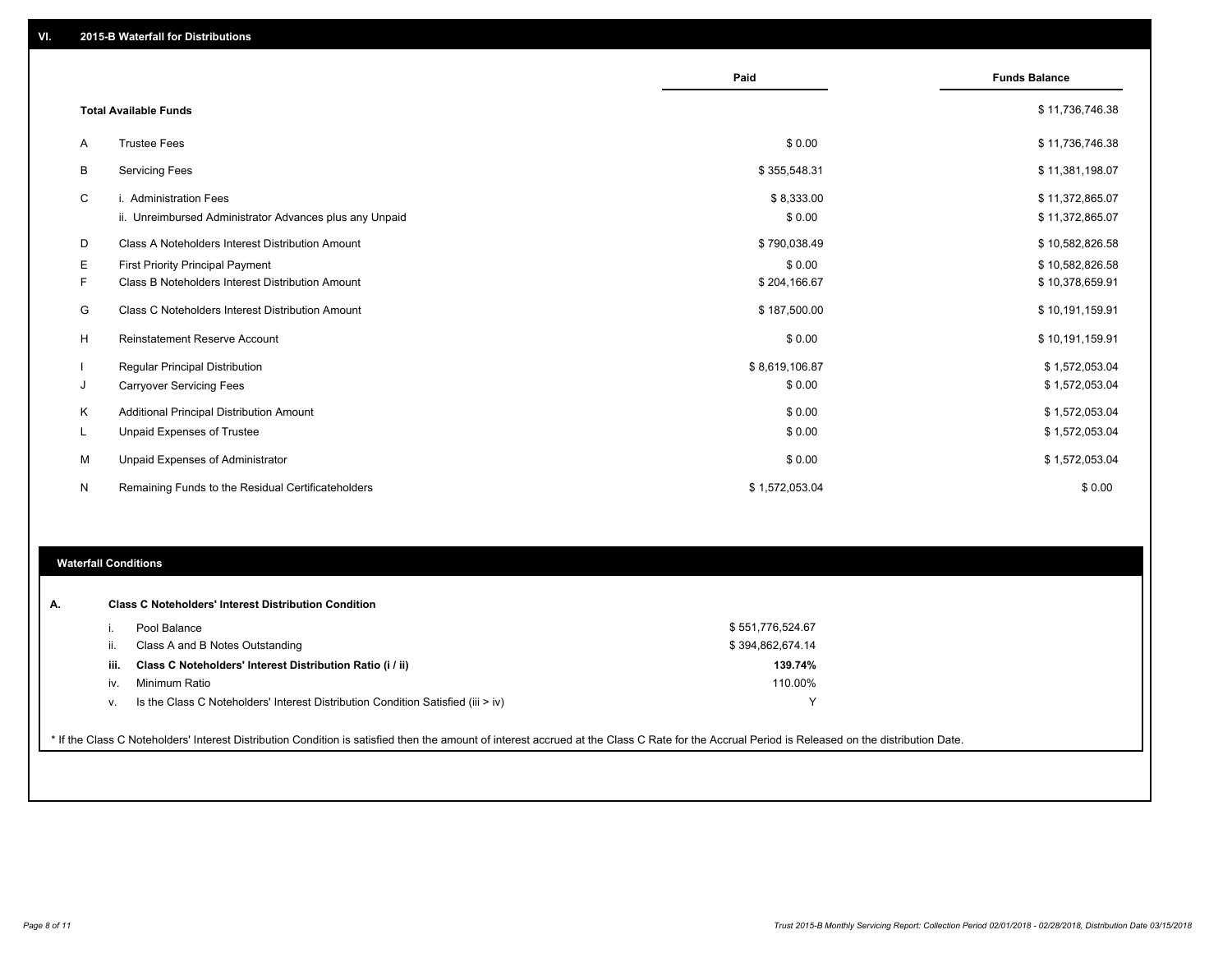### **VII. 2015-B Distributions**

| <b>Distribution Amounts</b>                                |                         |                         |                         |
|------------------------------------------------------------|-------------------------|-------------------------|-------------------------|
|                                                            | A <sub>2</sub> A        | A <sub>2</sub> B        | A <sub>3</sub>          |
| Cusip/Isin                                                 | 78448QAB4               | 78448QAC2               | 78448QAD0               |
| <b>Beginning Balance</b>                                   | \$170,119,267.50        | \$79,743,406.64         | \$75,000,000.00         |
| Index                                                      | <b>FIXED</b>            | <b>LIBOR</b>            | <b>LIBOR</b>            |
| Spread/Fixed Rate                                          | 2.98%                   | 1.20%                   | 1.75%                   |
| Record Date (Days Prior to Distribution)                   | 1 NEW YORK BUSINESS DAY | 1 NEW YORK BUSINESS DAY | 1 NEW YORK BUSINESS DAY |
| Accrual Period Begin                                       | 2/15/2018               | 2/15/2018               | 2/15/2018               |
| <b>Accrual Period End</b>                                  | 3/15/2018               | 3/15/2018               | 3/15/2018               |
| Daycount Fraction                                          | 0.08333333              | 0.07777778              | 0.07777778              |
| Interest Rate*                                             | 2.98000%                | 2.78750%                | 3.33750%                |
| <b>Accrued Interest Factor</b>                             | 0.002483333             | 0.002168056             | 0.002595833             |
| <b>Current Interest Due</b>                                | \$422,462.85            | \$172,888.14            | \$194,687.50            |
| Interest Shortfall from Prior Period Plus Accrued Interest | $\mathsf{\$}$ -         | $\mathsf{\$}$ -         | $\mathsf{\$}$ -         |
| <b>Total Interest Due</b>                                  | \$422,462.85            | \$172,888.14            | \$194,687.50            |
| <b>Interest Paid</b>                                       | \$422,462.85            | \$172,888.14            | \$194,687.50            |
| <b>Interest Shortfall</b>                                  | $\mathsf{\$}$ -         | $\mathsf{\$}$ -         | $\mathsf{\$}$ -         |
| <b>Principal Paid</b>                                      | \$5,868,328.08          | \$2,750,778.79          | $$ -$                   |
| <b>Ending Principal Balance</b>                            | \$164,250,939.42        | \$76,992,627.85         | \$75,000,000.00         |
| Paydown Factor                                             | 0.030564209             | 0.030564209             | 0.000000000             |
| <b>Ending Balance Factor</b>                               | 0.855473643             | 0.855473643             | 1.000000000             |

\* Pay rates for Current Distribution. For the interest rates applicable to the next distribution date, please see https://www.salliemae.com/about/investors/data/SMBabrate.txt.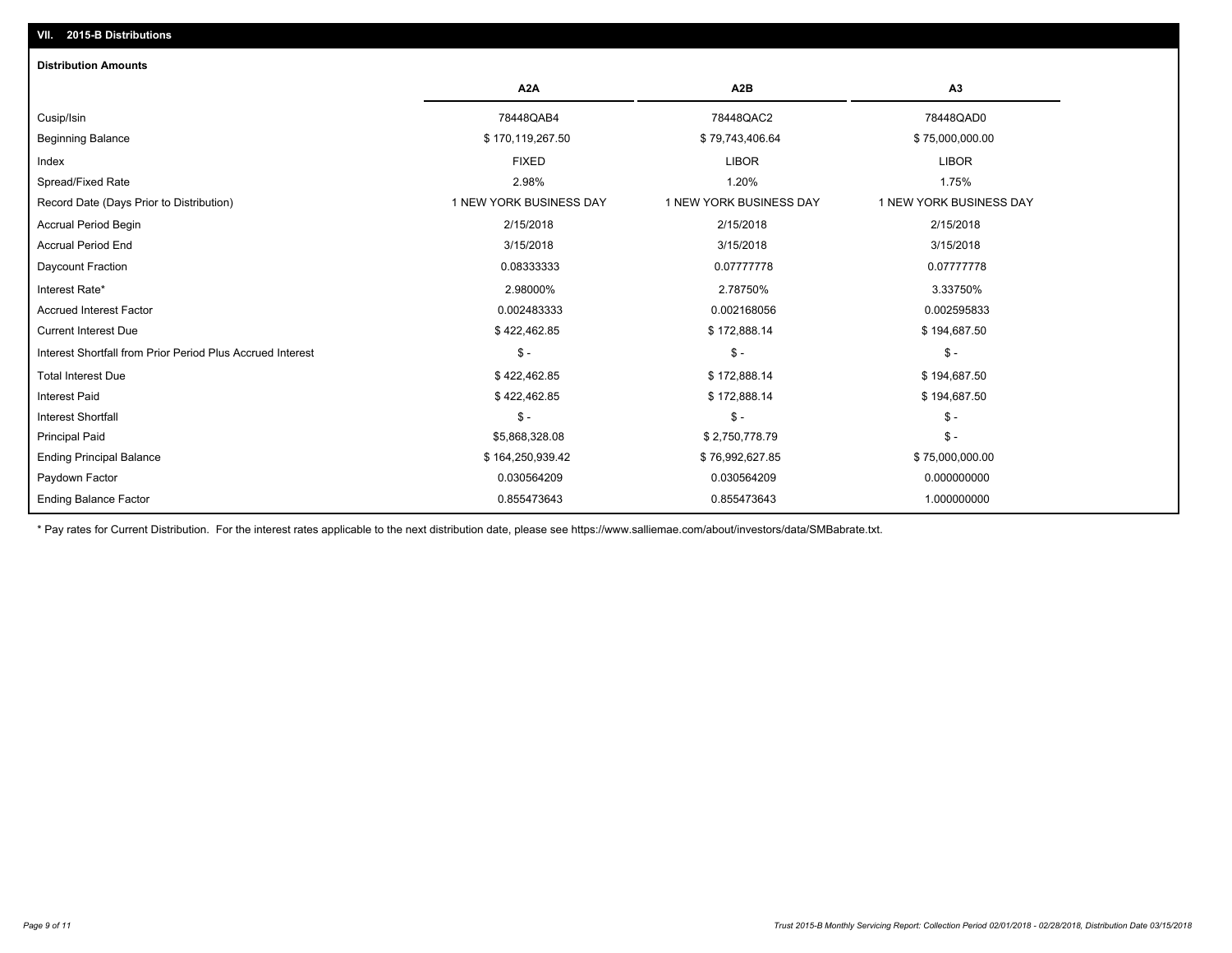| <b>Distribution Amounts</b>                                |                         |                         |
|------------------------------------------------------------|-------------------------|-------------------------|
|                                                            | в                       | c                       |
| Cusip/Isin                                                 | 78448QAE8               | 78448QAF5               |
| <b>Beginning Balance</b>                                   | \$70,000,000.00         | \$50,000,000.00         |
| Index                                                      | <b>FIXED</b>            | <b>FIXED</b>            |
| Spread/Fixed Rate                                          | 3.50%                   | 4.50%                   |
| Record Date (Days Prior to Distribution)                   | 1 NEW YORK BUSINESS DAY | 1 NEW YORK BUSINESS DAY |
| <b>Accrual Period Begin</b>                                | 2/15/2018               | 2/15/2018               |
| <b>Accrual Period End</b>                                  | 3/15/2018               | 3/15/2018               |
| Daycount Fraction                                          | 0.08333333              | 0.08333333              |
| Interest Rate*                                             | 3.50000%                | 4.50000%                |
| <b>Accrued Interest Factor</b>                             | 0.002916667             | 0.003750000             |
| <b>Current Interest Due</b>                                | \$204,166.67            | \$187,500.00            |
| Interest Shortfall from Prior Period Plus Accrued Interest | $\mathcal{S}$ -         | $\mathcal{S}$ -         |
| <b>Total Interest Due</b>                                  | \$204,166.67            | \$187,500.00            |
| <b>Interest Paid</b>                                       | \$204,166.67            | \$187,500.00            |
| <b>Interest Shortfall</b>                                  | $\mathcal{S}$ -         | $\mathsf{\$}$ -         |
| <b>Principal Paid</b>                                      | $\mathsf{\$}$ -         | $\mathsf{\$}$ -         |
| <b>Ending Principal Balance</b>                            | \$70,000,000.00         | \$50,000,000.00         |
| Paydown Factor                                             | 0.000000000             | 0.000000000             |
| <b>Ending Balance Factor</b>                               | 1.000000000             | 1.000000000             |

\* Pay rates for Current Distribution. For the interest rates applicable to the next distribution date, please see https://www.salliemae.com/about/investors/data/SMBabrate.txt.

**VII. 2015-B Distributions**